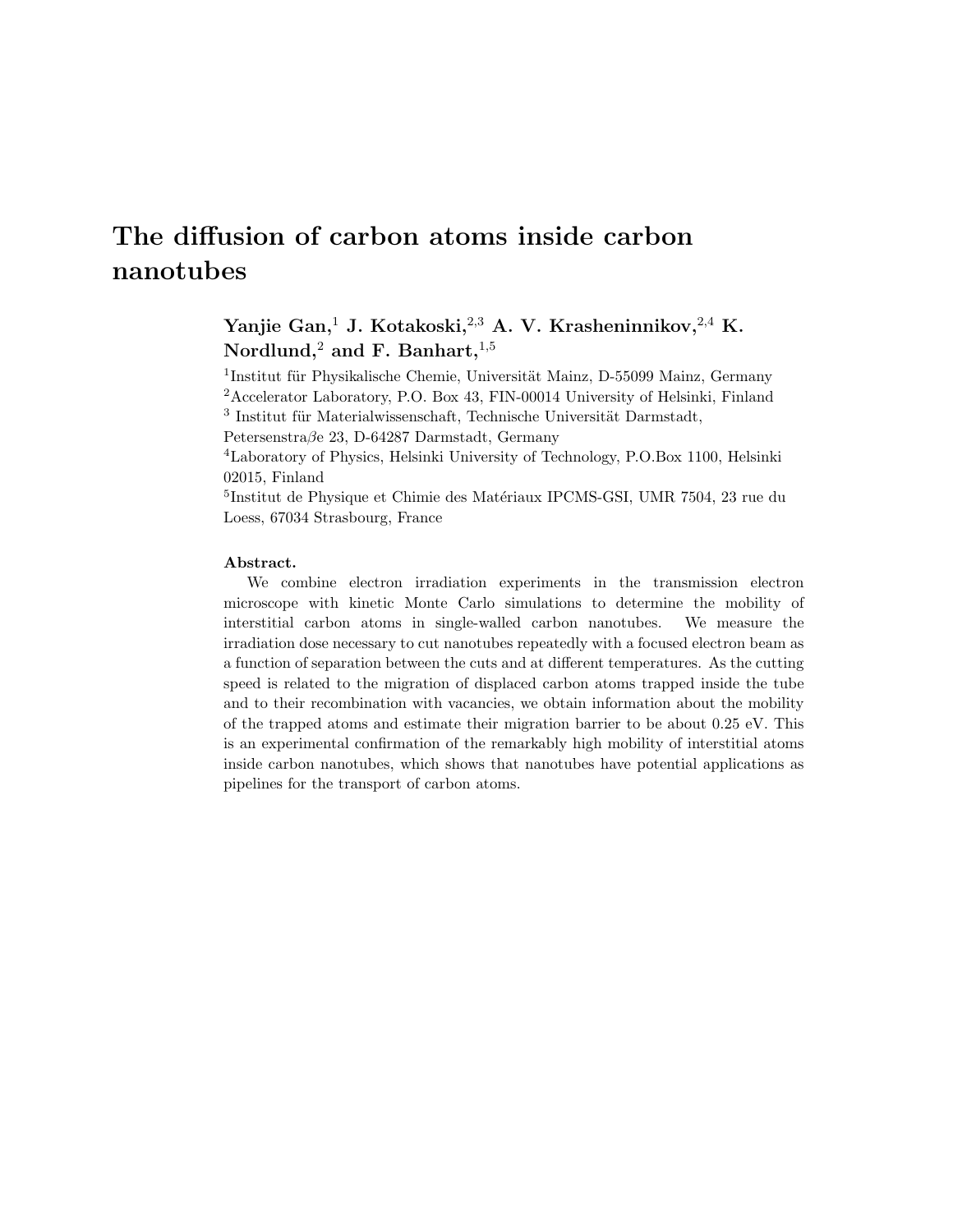## 1. Introduction

The application of single-walled carbon nanotubes (SWNTs) in many fields of nanotechnology relies on our ability to tailor locally the structure and properties of the tubes. In addition to chemical methods, this can be done by spatially localized irradiation with energetic particles combined with high-temperature annealing. Recent experiments demonstrate that electron or ion beams can serve as tools to change the morphology of nanotubes with nearly atomic precision  $[1, 2, 3, 4, 5]$ . Moreover, in many cases irradiation leads to structural self-organization or self-assembly in carbon nanostructures (see Ref. [6] for an overview). All these phenomena are due to a delicate balance between defect creation and annealing. Therefore, detailed knowledge of migration and annihilation of defects in nano-structured carbon materials is indispensable.

Point defects in nanotubes are vacancies (missing atoms in the atomic network) and interstitials which, for tubular materials, can be thought of as carbon atoms attached to the nanotube inner or outer surface. While a lot of theoretical work on diffusion of point defects has already been done [7, 8, 9, 10, 11], there is, to our knowledge, no quantitative experimental information on the mobility of such defects. Although recent in-situ experiments in the transmission electron microscope (TEM) made it possible to monitor defect evolution at room [4, 12] and elevated [13] temperatures, the low visibility of point defects and the limited time resolution did not allow for a precise measurement of defect migration barriers. The data on mobility of defects in planar graphite can hardly be relevant to nanotubes due to the curvature of the graphitic network in nanotubes, which breaks the trigonal symmetry of the graphene sheet. Moreover, recent theoretical results [14, 15] contradict the old experimental data on migration energies of point defects in graphite [16].

In the present study we obtain quantitative experimental information on the mobility of carbon interstitials in SWNTs by cutting bundles of SWNTs with a strongly focused electron beam at various temperatures. As the cutting speed is related to the defect annealing rate, such a setup makes it possible to measure the migration barrier for carbon atoms trapped inside SWNTs. To validate the interpretation of the results and to get a complete picture of defect migration, we also carry out kinetic Monte Carlo simulations.

## 2. Experimental

#### 2.1. Experimental setup and technical details

As we have reported earlier [17], when a SWNT is cut by an electron beam, a certain number of vacancies must be created until cutting is achieved (the gap is actually an agglomerate of vacancies). Once a SWNT has been cut, the open ends close by fullerenic caps as shown in Fig.  $1(a)$ . Such a cap closes the tube for interstitial atoms created by the electron beam, and migrating inside the nanotube. When a second cut is being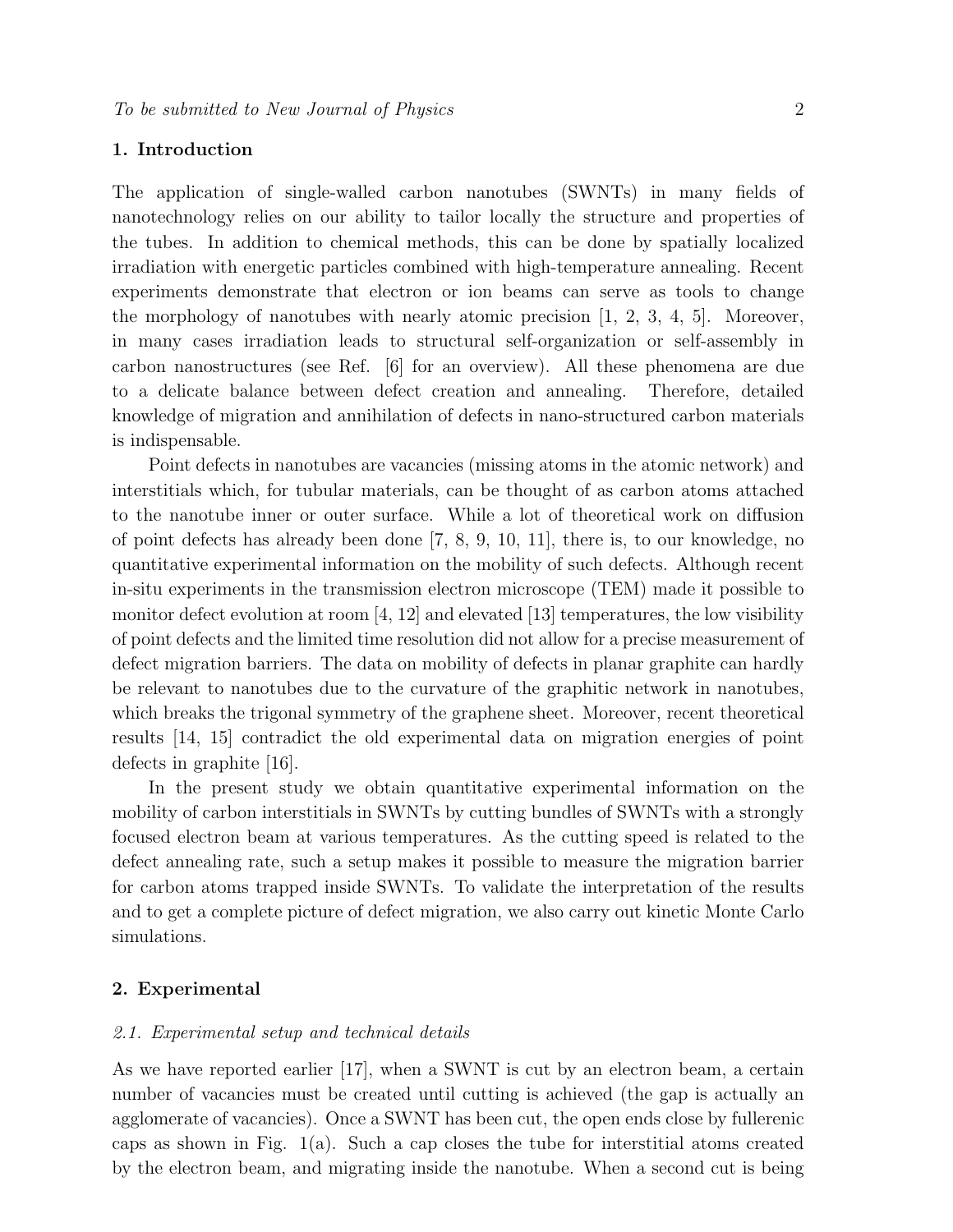made, the interstitials are reflected at the closed end and have a higher probability to migrate back to the second cut from where they stem, thus lowering the cutting speed due to their annihilation with vacancies in the gap. The situation is schematically shown in Figs. 1(b) and (c). In this work we cut SWNTs at different separations  $L$  between the closed end (first cut) and the second cut and measure the electron dose necessary for making the second cut as a function of L.

In our experiments, commercially available bundles of SWNTs were heated to temperatures in the range 400–900◦C in the heating stage of a TEM. Imaging and electron irradiation was undertaken in a TEM with a field emission gun (FEI Tecnai F-30) at an electron energy of 300 keV. Cutting of the SWNT bundles was carried out at typical beam current densities of 2000 - 4000  $A/cm<sup>2</sup>$  on the nanotubes by focusing the electron beam onto a spot of 4-5 nm in diameter (FWHM of the Gaussian beam profile). Although irradiation in a spot does not offer good imaging conditions, the tube under the beam can still be seen while the cut is being made.

#### 2.2. Measuring cutting speed at different separations between the cuts

At first, a SWNT bundle was cut somewhere far away from the ends. The measurement of the electron dose necessary for cutting was carried out by moving the electron beam across the SWNT bundle with such a speed that cutting was just achieved (a lower speed would waste electrons because the gap has already been made; a larger speed would result in damage but not complete cutting). Then, at a certain distance from the first cut, the bundle was cut the second time and the cutting speed was measured again in the same way. The procedure was carried out for various distances between the cuts at 400, 600, and 900◦C. For each measurement of the electron dose, a new SWNT bundle was chosen, i.e., a new first cut was made and then the dose for the second cut at a certain distance from the first cut was measured. The cutting of a pristine SWNT (first cut) needed a typical electron dose of approximately  $10^9$  electrons/nm<sup>2</sup>, independent of temperature, and took somewhat less than 5 seconds under the present conditions.

Previous studies [10, 8] indicated that the diffusivity of C atoms is higher on the inner surface of the nanotube than for those on the outer surface. Here we denote C atoms inside SWNTs as interstitials, and atoms adsorbed on the outer surface as adatoms. The interstitial can also penetrate the nanotube shell by the exchange mechanism, but the barrier for such a process is at least one order of magnitude higher than for the diffusion along the axis [18]. Thus the diffusion of interstitials should be the factor that governs the cutting speed.

Several complications had to be taken into account. We deal with nanotube bundles, not with individual SWNTs, so that the mobility of atoms on the outer surface could possibly be influenced by adjacent tubes. Nevertheless, one can expect that the presence of nearby tubes and reduction of open space will make the migration of C atoms inside inter-tube channels even slower than for free-standing SWNTs. Besides, we found that the cutting speed for the first cut  $v_1$  is influenced by the structural perfection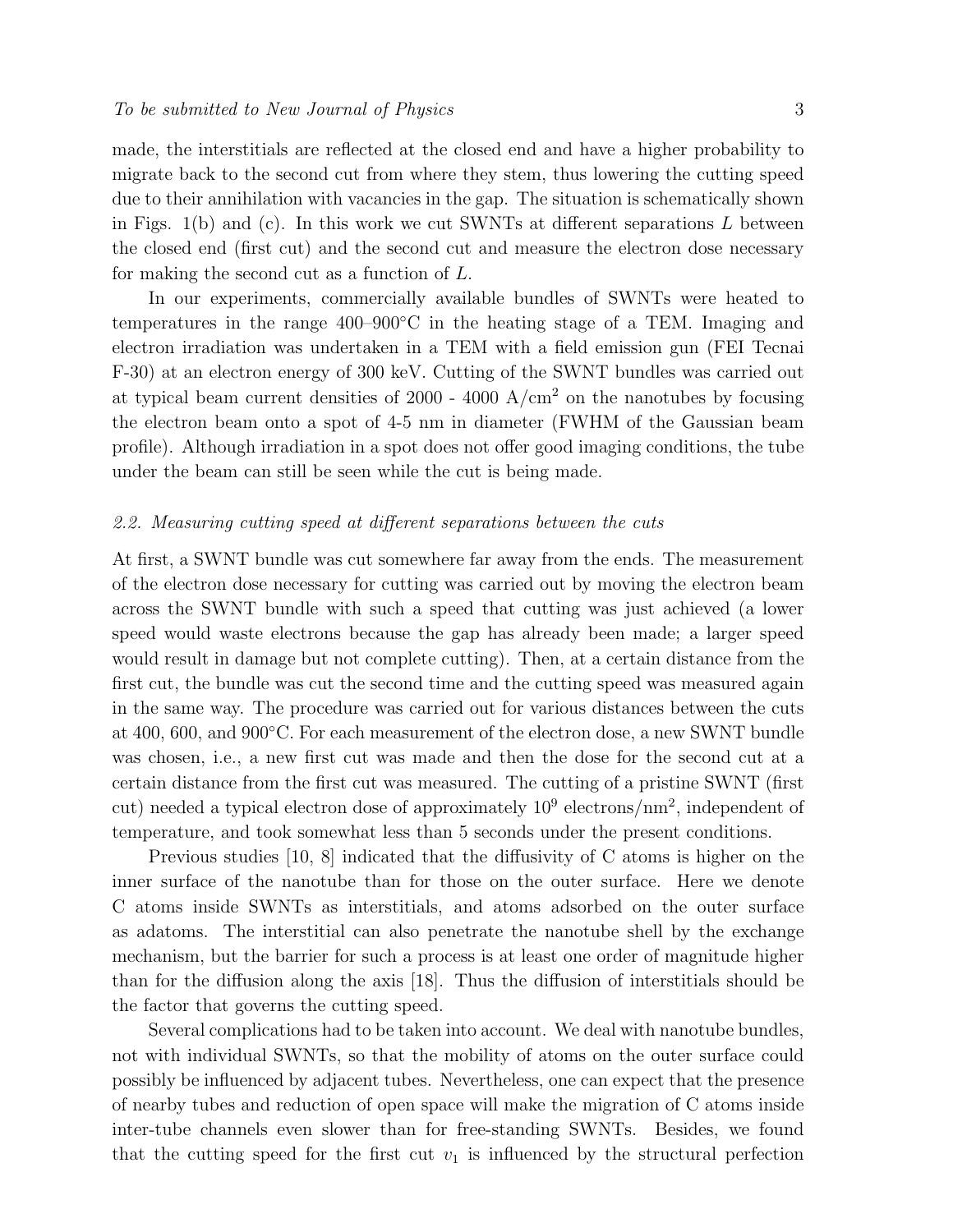

Figure 1. Nanotubes cut by the electron beam. (a) TEM picture of a nanotube bundle partially cut by the beam. It is evident that tubes develop caps at the cuts. (b) Schematic representation of a nanotube within the bundle when the first cut is being made. The interstitials created by the beam migrate away from the cut into both directions and disappear. (c) During the development of the second cut, the interstitials have a higher probability to arrive at the cut due to 'reflection' from the cap and to annihilate with vacancies thus slowing down the cutting speed.

of the tubes and varied from bundle to bundle. By measuring  $v_1$  on many independent SWNT bundles in the same specimen, we found from the scatter of the values that the experimental error, including uncertainties in the measurement of the cutting speed and possible variations of the necessary dose to cut tubes of different chiralities, is about 20%. At large separations between the cuts the cutting speed for the second cut  $v_2$ saturated towards  $v_1$  within the experimental error, as expected. To account for minor deviations between  $v_1$  and  $v_2(L \to \infty)$  (less than 5% at 600 and 900°C and about 14% at 400°C), we assumed that  $v_1 = v_2(L \to \infty)$  and used this value below to calculate relative cutting speed  $v_2/v_1$ .

In Fig. 2  $v_2/v_1$  is presented as a function of separation L between the first and the second cut. It is evident that the cutting speed is affected by the presence of the first cut at small separations, but this effect vanishes with increasing  $L$ . It is also clearly seen that for a certain  $L$  the ratio decreases with temperature. As mentioned above, at 400°C  $v_2(L \to \infty)$  saturates towards a value which is 14% less than  $v_1$ . The origin of such a behavior is not fully understood. A possible explanation is different annealing of pre-existing defects such as small carbon clusters at different temperatures or the agglomeration of defects created during the first cut.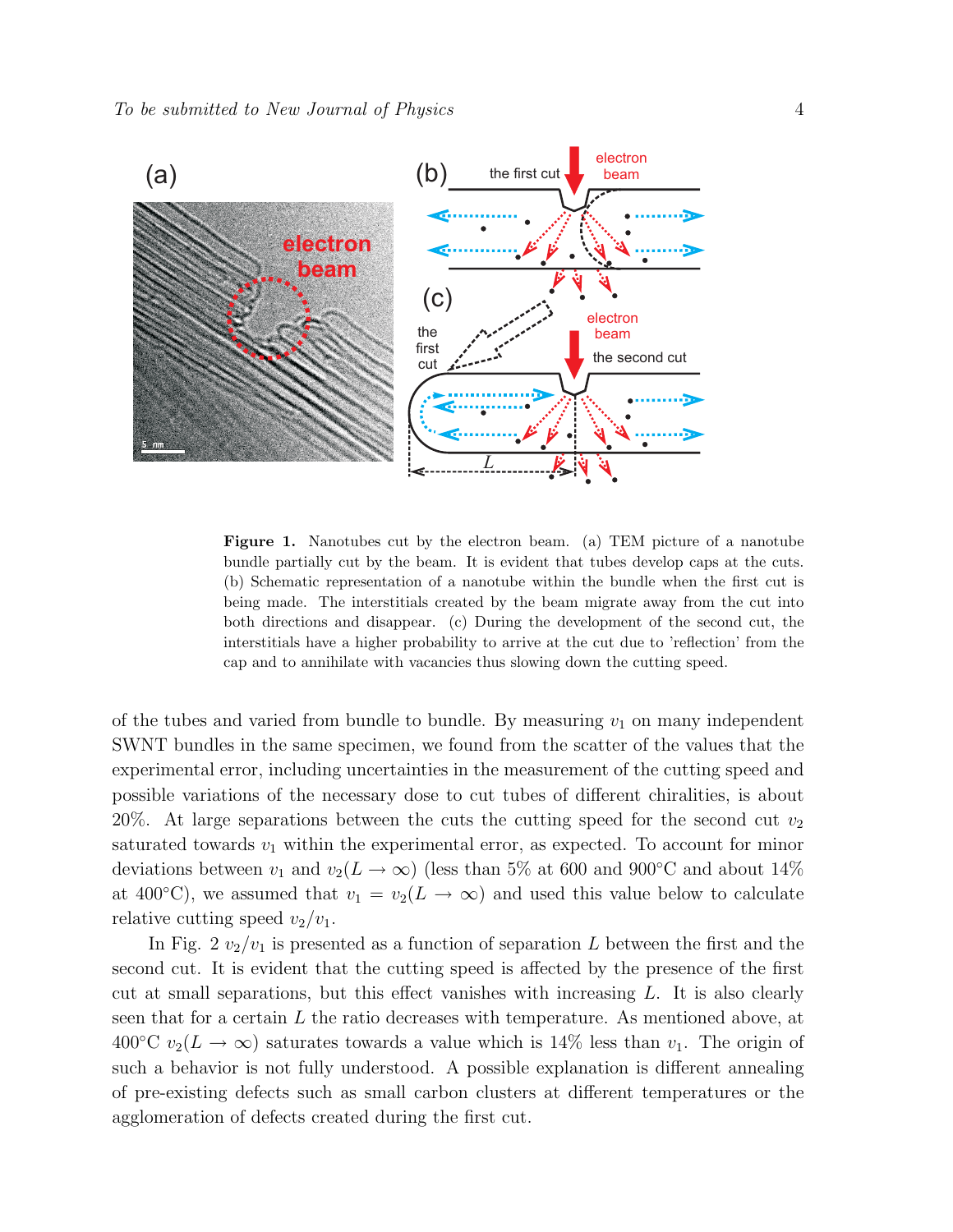

**Figure 2.** Relative cutting speed  $v_2/v_1$  at various temperatures as a function of separation between the cuts  $L$ . Symbols stand for the experimental data, solid lines are fits obtained with Eq. (4). All curves were scaled to  $v_1 = v_2(L \to \infty)$ . The error of each measurement is approximately 20%.

## 3. Discussion

## 3.1. Determination of the migration barrier within the framework of a simple analytical model

If a drop in the cutting speed at small separations originates from a different distribution of interstitials in nanotubes, which is affected by temperature and the presence of the cap at the first cut, we can assume that the cutting speed is

$$
v_2 = v_1 - \Delta v \tag{1}
$$

where  $\Delta v$  is a drop in the cutting speed due to the recombination of vacancies at the second cut with the interstitials "reflected" back from the first cut.  $\Delta v$  is proportional to the number  $n$  of the interstitials which recombined with vacancies. The higher  $n$ , the slower is the cutting process. One can further assume that  $n \sim \tau^{-1}$ , where  $\tau$  is the time required for the interstitial to travel to the end of the tube and back.

It is known that in a quasi-one-dimensional system [19],

$$
\tau \sim L^2/D,\tag{2}
$$

where  $D$  is the diffusion coefficient for the created defect,

$$
D = D_0 \exp[-E_m/kT],\tag{3}
$$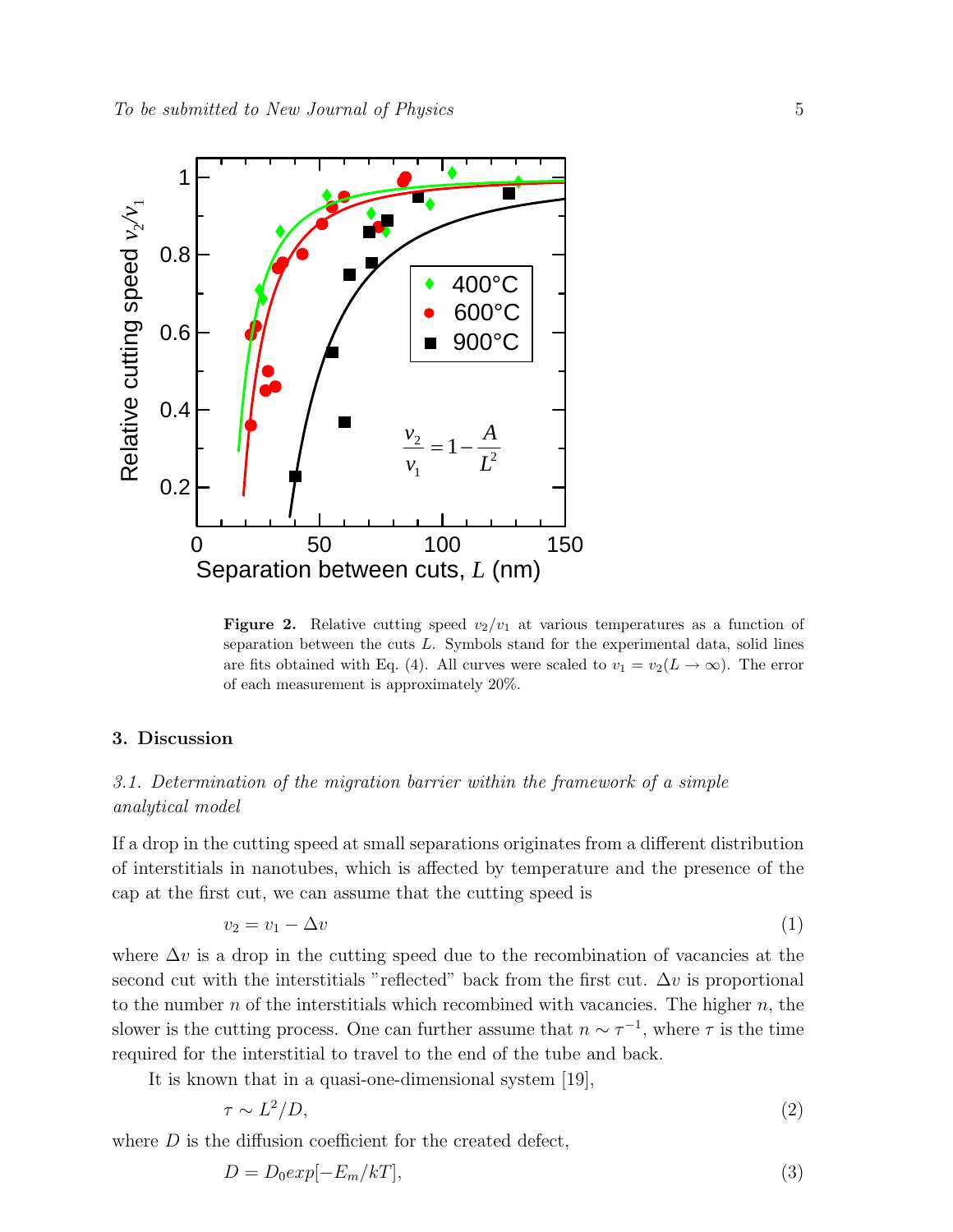$D_0$  is a constant,  $E_m$  is the migration barrier, k Boltzmann's constant.

By combining Eqs. (1–3), one can express the relative cutting speed  $v_2/v_1$  in terms of  $E_m$  and  $L$ :

$$
v_2/v_1 = 1 - A(T)/L^2,\tag{4}
$$

$$
A(T) = A_0 exp[-E_m/kT].
$$
\n(5)

The migration barrier  $E_m$  can now be deduced from the experimental data presented in Fig. 2 by fitting coefficients A using Eqs.  $(4,5)$  at different temperatures. The best fit gave  $E_m = 0.25 \pm 0.05$  eV. The lower and the upper bounds on  $E_m$  can also be determined by taking into account only two lower (400◦C and 600◦C) and higher (600◦C and 900<sup>°</sup>C) temperatures, which gave 0.1 and 0.4 eV respectively. Thus, based on the experimental results, one can conclude that the migration energy (along the tube axis) of single interstitials inside the open hollow of the nanotubes is indeed quite small, in the range of  $0.2 - 0.3$  eV, corroborating the predicted theoretical results [10, 8].

#### 3.2. Kinetic Monte Carlo simulations

As a nanotube is not a real one-dimensional system and thus various diffusion paths for point defects are possible, we used our recently developed kinetic Monte Carlo (kMC) code [18] to gain insight to the atomic scale processes occurring during the electron irradiation. The code allows simulating the migration of point defects on a SWNT on the macroscopic time scale (up to several minutes), their annihilation and clustering, and thus the response of the SWNT to electron irradiation. The implemented defects include single vacancies, adatoms and interstitials. The migration energies and annihilation characteristics were obtained from density functional theory-based calculations [10, 11, 8].

To mimic the experimental conditions, we simulated irradiation of an armchair  $(10,10)$  nanotube with a length of 2  $\mu$ m and diameter of 1.3 nm, close in size to the nanotubes used in the experiments. The closure of the structure due the first cut was modeled as a hard wall reflecting all incoming defects. Based on the experimental conditions and displacement cross-section estimates [20, 21], the beam was assumed to produce 2.5 displacements/atom sec with a Gaussian probability distribution around the center of the beam.

The results of our simulations at  $T = 400\degree\text{C}$ ,  $500\degree\text{C}$ , and  $600\degree\text{C}$  and for L in the range of 10-90 nm are shown in Fig. 3. Each point is an average over 200 independent runs to obtain reasonable statistics. We could not run simulations at temperatures higher than  $600\degree$ C due to computational limitations, since the simulation time needed to cut a SWNT increases exponentially with temperature within our computational model. This resulted in a high scatter in the kMC results at 600◦C so that we did not fit the data.

As a test, the fit of the kMC results by Eqs. (4,5) gave a value of  $E_m \sim 0.32 \text{ eV}$ . As the migration energy of interstitials inside the open hollow of a (10,10) nanotube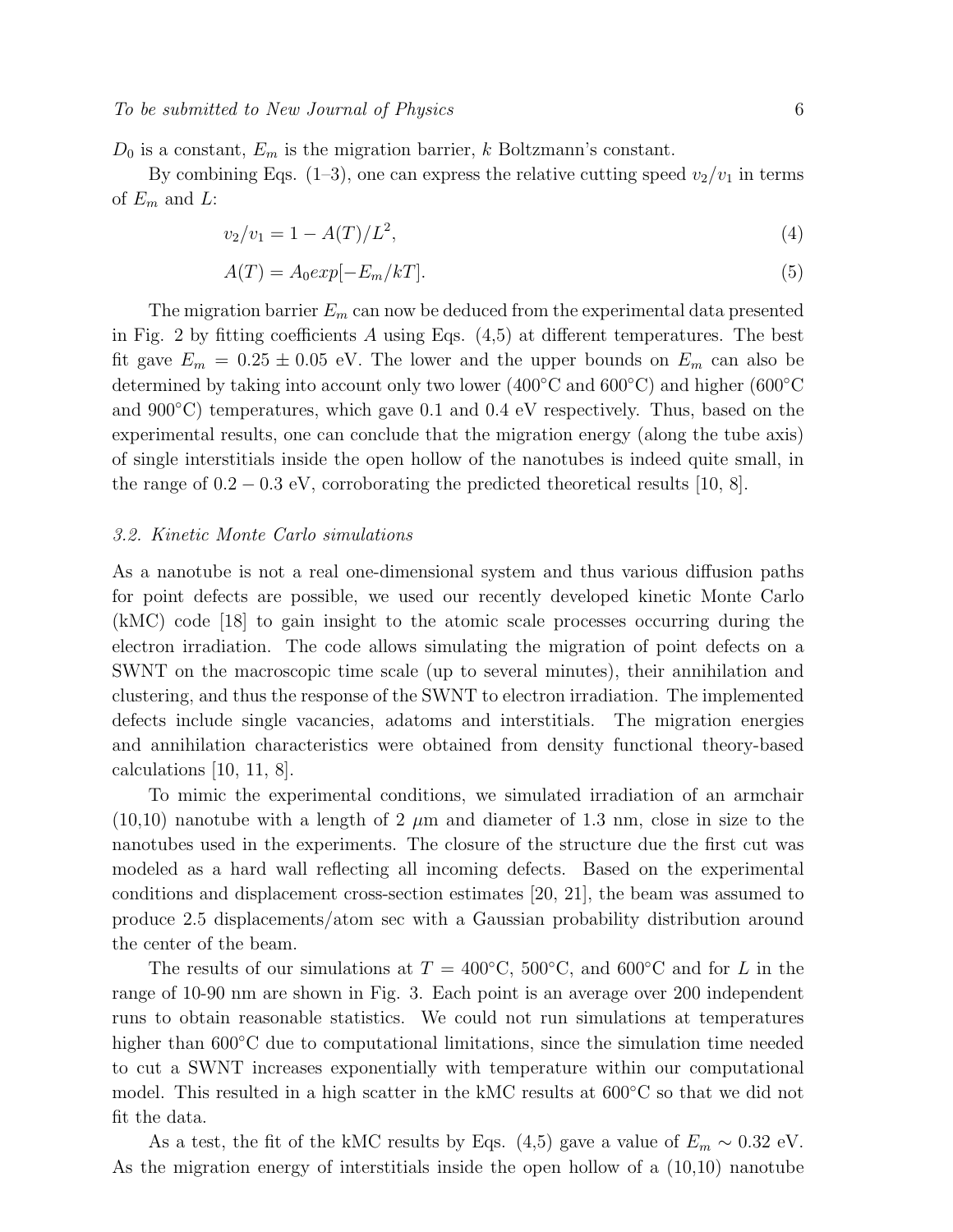.



Figure 3. Results of kMC simulations. (a) Trajectory of an interstitial inside a  $(10,10)$  nanotube at  $T = 500^{\circ}$ C during 30 nanoseconds. (b) Trajectory of an adatom at  $T = 500\textdegree C$  during 1 millisecond. Note the difference in the time scale. (c) Relative velocity for the second cut as obtained by the kMC simulations as a function of the separation between the cuts. Solid lines show the theoretical curves obtained through Eq. (5) at different temperatures

was set  $0.35 \text{ eV}$  [8] in our kMC simulations, this result confirms that the drop in cutting speed can be understood within the simple theoretical model described by Eq. (2). The detailed analysis of the trajectories showed that interstitials tend to spiral inside the tube, while the trajectories of adatoms are closer to straight lines due to curvature effects [8], as shown in Figs. 3 (a,b). Although adatoms (with migration barrier of about 0.7 eV) also contribute to annealing at temperatures over 500◦C, the different motion of the migrating species favors annihilation of interstitials with vacancies, as the probability for an interstitial to 'meet' a vacancy is higher.

We stress that we did not deliberately fit any parameters in our kMC code to reproduce the experimental results. It is known that carbon nanotubes shrink under irradiation [10], while kMC simulations are carried out on a fixed lattice. There may also be a barrier for recombination between interstitials and vacancies due to the formation of new bonds at pentagons [11], especially in double vacancies. Besides this, in experiments interstitials can be incorporated into the lattice at the first cut and annihilate with pre-existing defects due to restructuring of the carbon network, which is beyond the kMC model. Thus, one cannot expect more than qualitative agreement between the experimental and simulation data.

Assuming that the migration length of interstitials during the time between two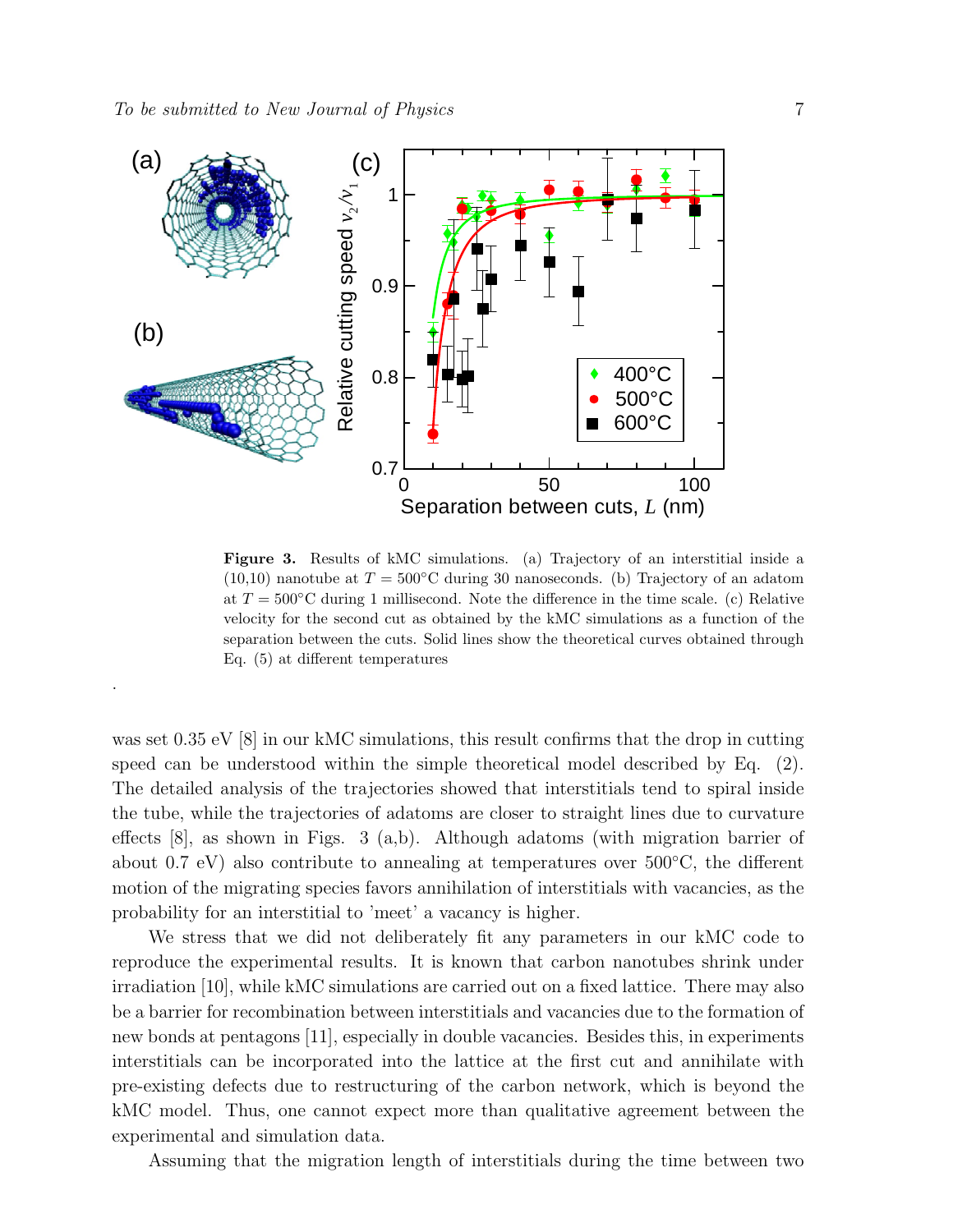electron impacts is comparable to the separation between the cuts, and using the migration barrier of around 0.3 eV, one can estimate the prefactor  $D_0$  in Eq. (3). The values proved to be smaller by approximately one order of magnitude than the conventional value of the prefactor given by  $a^2\nu_0$ , where a is the C atom jump length and  $\nu_0$  is jump frequency,  $\nu_0 = 4 \times 10^{12} \text{ sec}^{-1}$  [16]. Smaller values can be expected, as the interstitials tend to spiral inside nanotubes, so that their diffusion is correlated. Nevertheless, the diffusivity of interstitials in carbon nanotubes (along the tube axis) can be described through Eq. (3), if a correlation factor of about 0.1 is introduced, so that  $D_0 \sim 0.1a^2 \nu_0$ . This is the average value for SWNTs: the diffusivity of interstitials in a particular tube should depend on its chirality.

## 4. Conclusions

To conclude, by combining electron irradiation experiments with kinetic Monte Carlo simulations we determined the migration barrier of carbon interstitials inside the inner hollow of single-walled carbon nanotubes, which proved to be about 0.25 eV. This is an experimental confirmation of a high mobility of interstitial atoms inside carbon nanotubes, which corroborates the theoretical model of interstitial diffusivity. Hence, we can confirm that single-wall carbon nanotubes act as efficient pipelines for the transport of carbon atoms. This is of importance in all applications where point defects are created in the tubes  $\left[1, 2, 3, 4, 5, 10, 17\right]$  and thermal annealing  $\left[12, 22\right]$  is used to heal the defect structures.

## 5. Acknowledgement

We thank the DAAD and ETC for an exchange grant  $(D/05/51651)$  and the Academy of Finland for the support through several projects and the Centre of Excellence programme. We are also indebted to the Finnish Center for Scientific Computing for generous grants of computer time.

#### References

- [1] A. Kis, G. Csányi, J.-P. Salvetat, T.-N. Lee, E. Couteau, A. J. Kulik, W. Benoit, J. Brugger, and L. Fórro. Reinforcement of single-walled carbon nanotube bundles by intertube bridging. Nature Mater., 3:153–157, 2004.
- [2] G. Gómez-Navarro, P. J. De Pablo, J. Gómez-Herrero, B. Biel, F. J. Garcia-Vidal, A. Rubio, and F. Flores. Tuning the conductance of single-walled carbon nanotubes by ion irradiation in the anderson localization regime. Nature Mater., 4:534–539, 2005.
- [3] M. Terrones, H. Terrones, F. Banhart, J.-C. Charlier, and P. M. Ajayan. Coalescence of singlewalled carbon nanotubes. Science, 288:1226–1229, 2000.
- [4] A. Hashimoto, K. Suenaga, A. Gloter, K. Urita, and S. Iijima. Direct evidence for atomic defects in graphene layers. Nature, 430:870–873, 2004.
- [5] W. Mickelson, S. Aloni, W. Q. Han, J. Cumings, and A. Zettl. Packing C60 in Boron Nitride Nanotubes. Science, 300(5618):467–469, 2003.